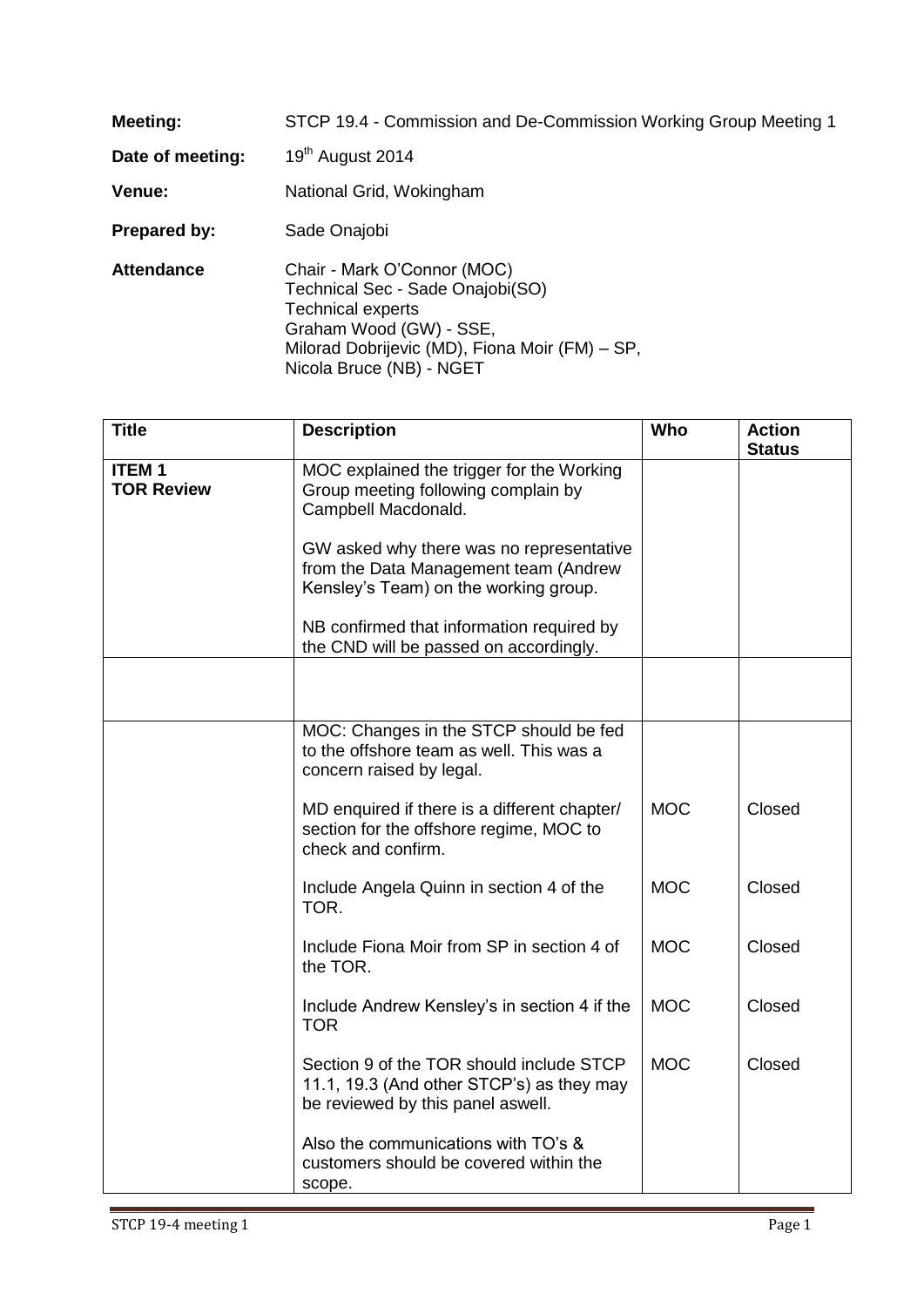|                                                                   | NB expressed a need for reviewing the<br>decommissioning report and a general<br>review of the process and associated<br>documentation to decide if it's still fit for<br>purpose.<br>GW & MD commented that going forward,<br>National Grid should intervene and stop the<br>TO from commissioning if the required<br>documentation is not in place and there                                     | NB/MOC       | On-going |
|-------------------------------------------------------------------|----------------------------------------------------------------------------------------------------------------------------------------------------------------------------------------------------------------------------------------------------------------------------------------------------------------------------------------------------------------------------------------------------|--------------|----------|
|                                                                   | should be a penalty for work that proceeds<br>without necessary documentation.                                                                                                                                                                                                                                                                                                                     |              |          |
|                                                                   |                                                                                                                                                                                                                                                                                                                                                                                                    |              |          |
| <b>ITEM 2 Overview of</b><br><b>STCP 19.4</b>                     | NB mentioned that the STCP covers the<br>relevant aspects of the commissioning and<br>decommissioning process however raised<br>concerns on certain aspects such as the<br>exchange of Data, decommissioning,<br>commissioning outages if bar is required,<br>lack of analogues & digital certificates, ops<br>diagrams, Site Responsibility Schedules,<br>time scales for data submission, KPI's. |              |          |
|                                                                   |                                                                                                                                                                                                                                                                                                                                                                                                    |              |          |
| <b>ITEM3</b><br><b>Commissioning</b><br><b>Practices in SHET</b>  | GW pointed out that reference to STCP<br>18:1 is not applicable as the STCP has no<br>information relating to commissioning and<br>decommissioning.<br>SHETL intends to use method statements                                                                                                                                                                                                      |              |          |
|                                                                   | where applicable instead of full switching<br>programmes.                                                                                                                                                                                                                                                                                                                                          |              |          |
|                                                                   | HVSCC process needs to be reviewed in<br>terms of when it should be submitted to<br>NGET and how it is submitted.<br>Acceptance certificates, exceptions and the                                                                                                                                                                                                                                   | <b>ALL</b>   | On-going |
|                                                                   | part 1 & 2                                                                                                                                                                                                                                                                                                                                                                                         |              |          |
|                                                                   |                                                                                                                                                                                                                                                                                                                                                                                                    |              |          |
| <b>ITEM 4</b><br><b>Commissioning</b><br><b>Practices in SPEN</b> | MD mentioned that projects at the<br>Boundary of Influence should have similar<br>time lines, progress monitoring (shared<br>tracker) and ensuring that both TO's follow<br>the STCP. All parties agreed to use the<br>Beauly - Denny project as the test on this                                                                                                                                  | SHET/SP<br>Τ | On-going |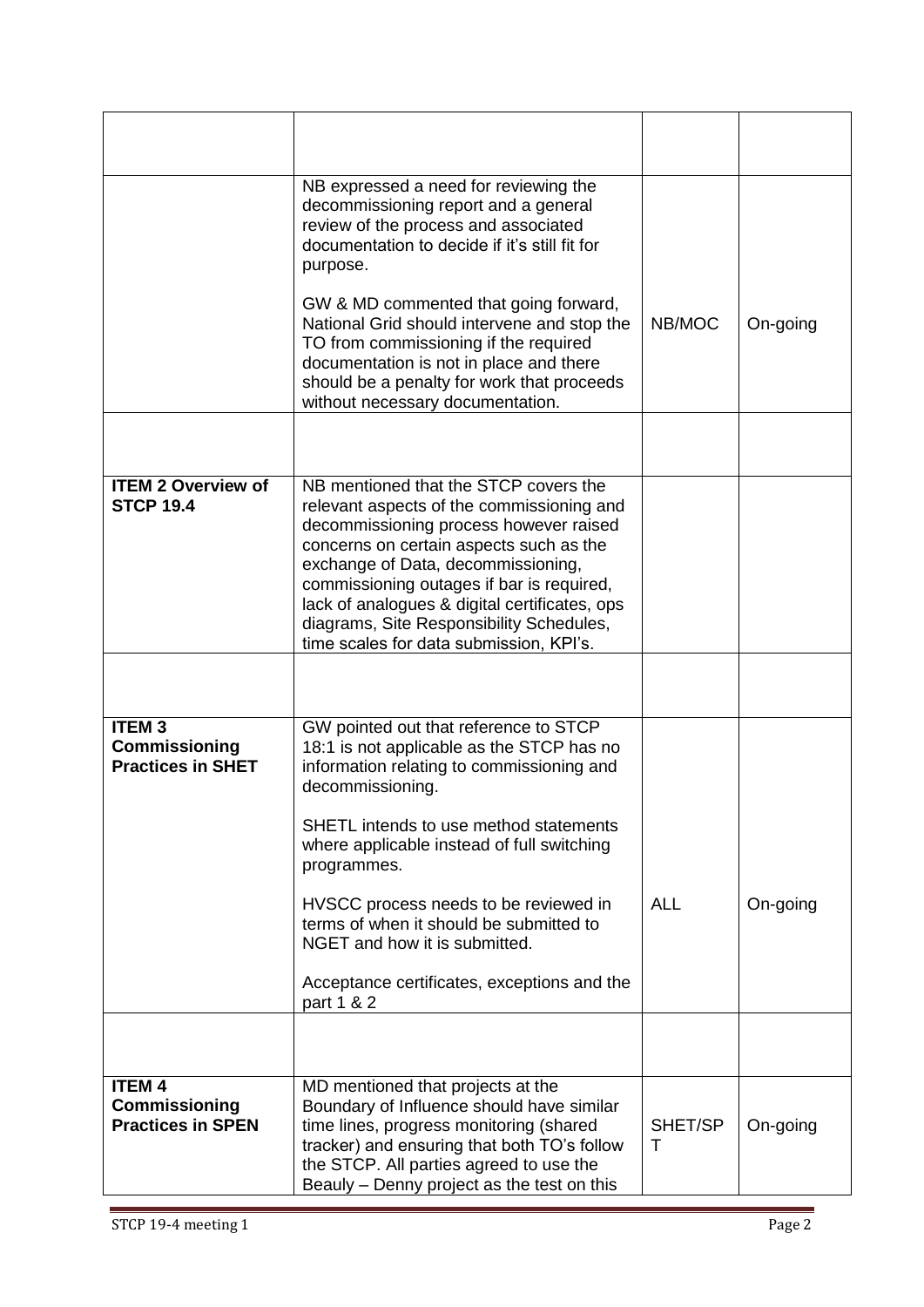|                                          | working group                                                                                                                                                                                                                                                                                                      |            |           |
|------------------------------------------|--------------------------------------------------------------------------------------------------------------------------------------------------------------------------------------------------------------------------------------------------------------------------------------------------------------------|------------|-----------|
|                                          |                                                                                                                                                                                                                                                                                                                    |            |           |
| <b>ITEM 5 Challenges</b>                 | Exchange of Data<br>Decommissioning<br>Commissioning outages if bar is<br>$\bullet$<br>required<br>Lack of analogues & digitals<br>٠<br>Ops diagrams<br><b>Site Responsibility Schedules</b><br>$\bullet$<br>Time scales for data submission<br>KPI's<br><b>Commissioning Panel Meetings and</b><br><b>Minutes</b> |            |           |
|                                          |                                                                                                                                                                                                                                                                                                                    |            |           |
| <b>ITEM 6</b>                            | Review the content of the SAM and NAP<br>meetings                                                                                                                                                                                                                                                                  | <b>NB</b>  | Complete  |
| <b>ITEM 7 Reviews</b><br><b>Required</b> | STCP 11.1, 2, 3 needs reviewing                                                                                                                                                                                                                                                                                    |            |           |
|                                          | For SP                                                                                                                                                                                                                                                                                                             | <b>MD</b>  | On-going  |
|                                          | For NGET                                                                                                                                                                                                                                                                                                           | <b>NB</b>  | On-going  |
| <b>ITEM8</b>                             | Speak to KD regarding STCP 18.1 and<br>understand connection with STCP 19.4                                                                                                                                                                                                                                        | <b>MOC</b> | Completed |
| <b>ITEM9</b>                             | SHET and SPT to provide examples of final                                                                                                                                                                                                                                                                          | <b>MD</b>  | Complete  |
|                                          | HVSCC with associated documentation                                                                                                                                                                                                                                                                                | /GW        | On-going  |
| <b>ITEM 10</b>                           | STCP 11.2 to be reviewed and changed for<br>electronic submission                                                                                                                                                                                                                                                  | <b>MOC</b> | On-going  |
| <b>ITEM 11</b>                           | Check the SRS on all the SHET and SPT<br>sites as an audit review                                                                                                                                                                                                                                                  | MD/GW      | On-going  |
|                                          | NGET to check with Stephen Drivers team<br>to confirm what NGET has received.                                                                                                                                                                                                                                      | <b>NB</b>  | On-going  |
| <b>ITEM 12</b>                           | Check STCP 04-1 & 04-4 timescales align<br>with the requirement of STCP 19-4                                                                                                                                                                                                                                       | <b>NB</b>  | On-going  |
| <b>ITEM 13</b>                           | Appendix E pages 20-23 to be reviewed<br>and circulated to SHET & SPT for<br>comments                                                                                                                                                                                                                              | <b>NB</b>  | Complete  |
| <b>ITEM 14</b>                           | Confirmation required if SPT should be<br>referred to as SPT PLC or SPT Ltd                                                                                                                                                                                                                                        | <b>FM</b>  | Complete  |